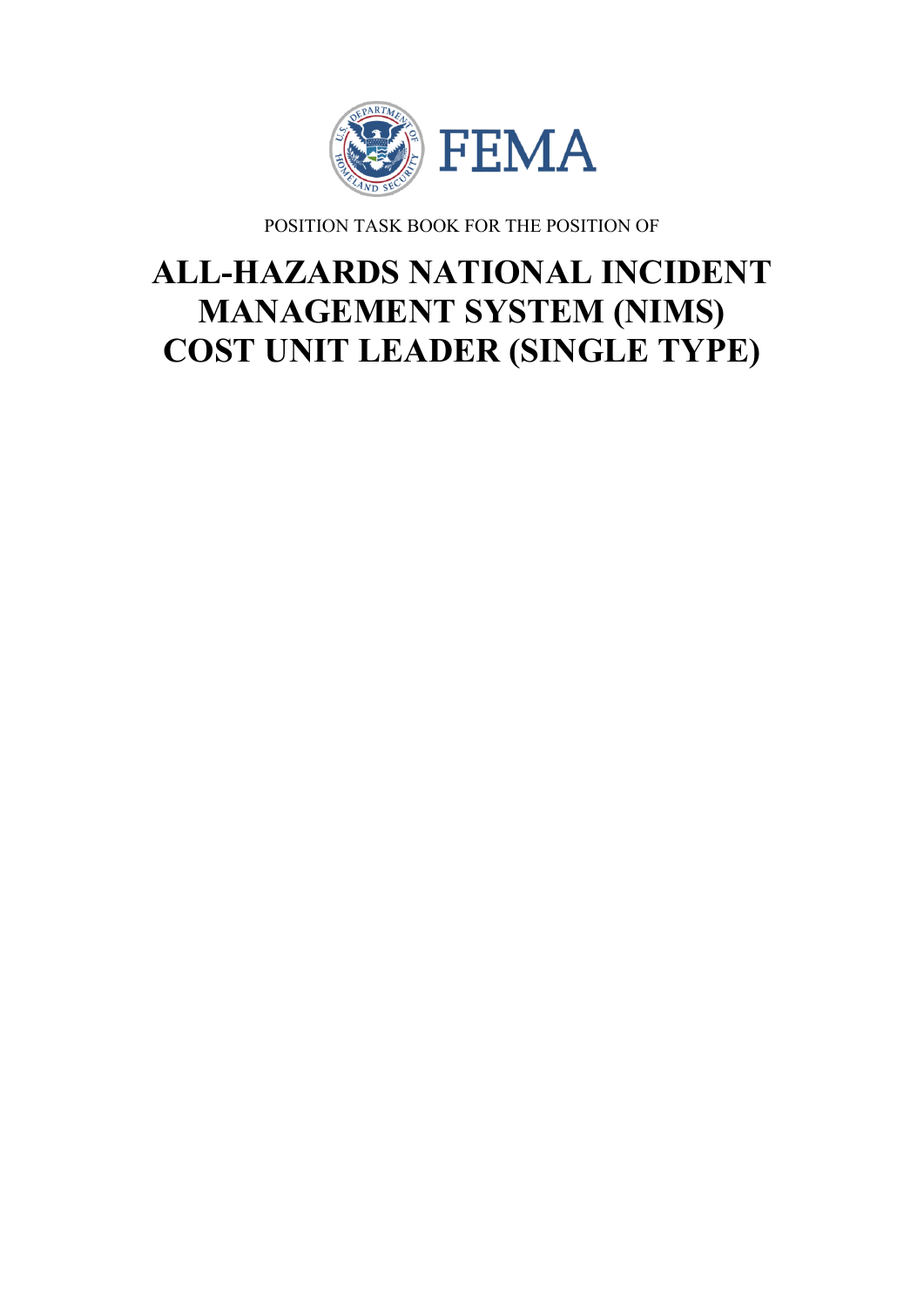# **COST UNIT LEADER (SINGLE TYPE)**

## *1. Competency:* **Assume position responsibilities**

*Description:* Successfully assume the role of Cost Unit Leader and initiate position activities at the appropriate

time according to the following behaviors.

#### *1a. Behavior:* **Obtain information relevant to position assignment**

| <b>TASK</b>                                                                                                                                                                                                                                                                                                                                                                                                                                                                                                                                           | <b>CODE</b> | <b>EVALUATION</b><br><b>RECORD#</b> | <b>EVALUATOR</b><br><b>INITIALS AND</b><br><b>DATE</b> |
|-------------------------------------------------------------------------------------------------------------------------------------------------------------------------------------------------------------------------------------------------------------------------------------------------------------------------------------------------------------------------------------------------------------------------------------------------------------------------------------------------------------------------------------------------------|-------------|-------------------------------------|--------------------------------------------------------|
| 1. Obtain and review necessary documentation:<br>• Copy of Delegation of Authority, Letter of Expectation,<br>Letter of Agreement or Memorandum of Understanding<br>(MOU)<br>• Applicable plans and reports<br>· Directories: phone, notification<br>• Written incident status summary<br>• Authorizations: cell phones, rental vehicles, computers                                                                                                                                                                                                   | E, F, I     |                                     |                                                        |
| 2. Receive briefing from the Finance/Administration<br>Section Chief or outgoing Cost Unit Leader:<br>• Meetings and briefings schedule<br>• Situational assessment<br>• Incident objectives<br>• Strategy<br>• Hazards to incident personnel and public<br>• Agencies/jurisdictions involved<br>• Organizational structure<br>• Resources summary<br>• Logistical needs<br>• Ordering procedures<br>• Incident priorities and status: life safety, incident<br>stabilization, property and environment<br>• Timing scheduling<br>• Expected products | E, F, I     |                                     |                                                        |

#### *1b. Behavior:* **Establish or determine organizational structure, resource and staffing needs**

| <b>TASK</b>                                                                                                                                                                                                                                                                                                                                                       | <b>CODE</b> | <b>EVALUATION</b><br><b>RECORD#</b> | <b>EVALUATOR</b><br><b>INITIALS AND</b><br><b>DATE</b> |
|-------------------------------------------------------------------------------------------------------------------------------------------------------------------------------------------------------------------------------------------------------------------------------------------------------------------------------------------------------------------|-------------|-------------------------------------|--------------------------------------------------------|
| 3. Evaluate staffing needs required to manage the unit:<br>• Ensure consistency with National Incident Management<br>System (NIMS) organizational structure<br>• Identify training opportunities<br>• Ensure use of established procedures for ordering<br>resources<br>• Request appropriate technical specialists to assist with<br>special incident conditions | E, F, I     |                                     |                                                        |
| 4. Utilize unit personnel:<br>• Establish appropriate organization and assign roles and<br>responsibilities, while maintaining span of control                                                                                                                                                                                                                    | E, F, I     |                                     |                                                        |

#### *1c. Behavior:* **Ensure readiness for assignment**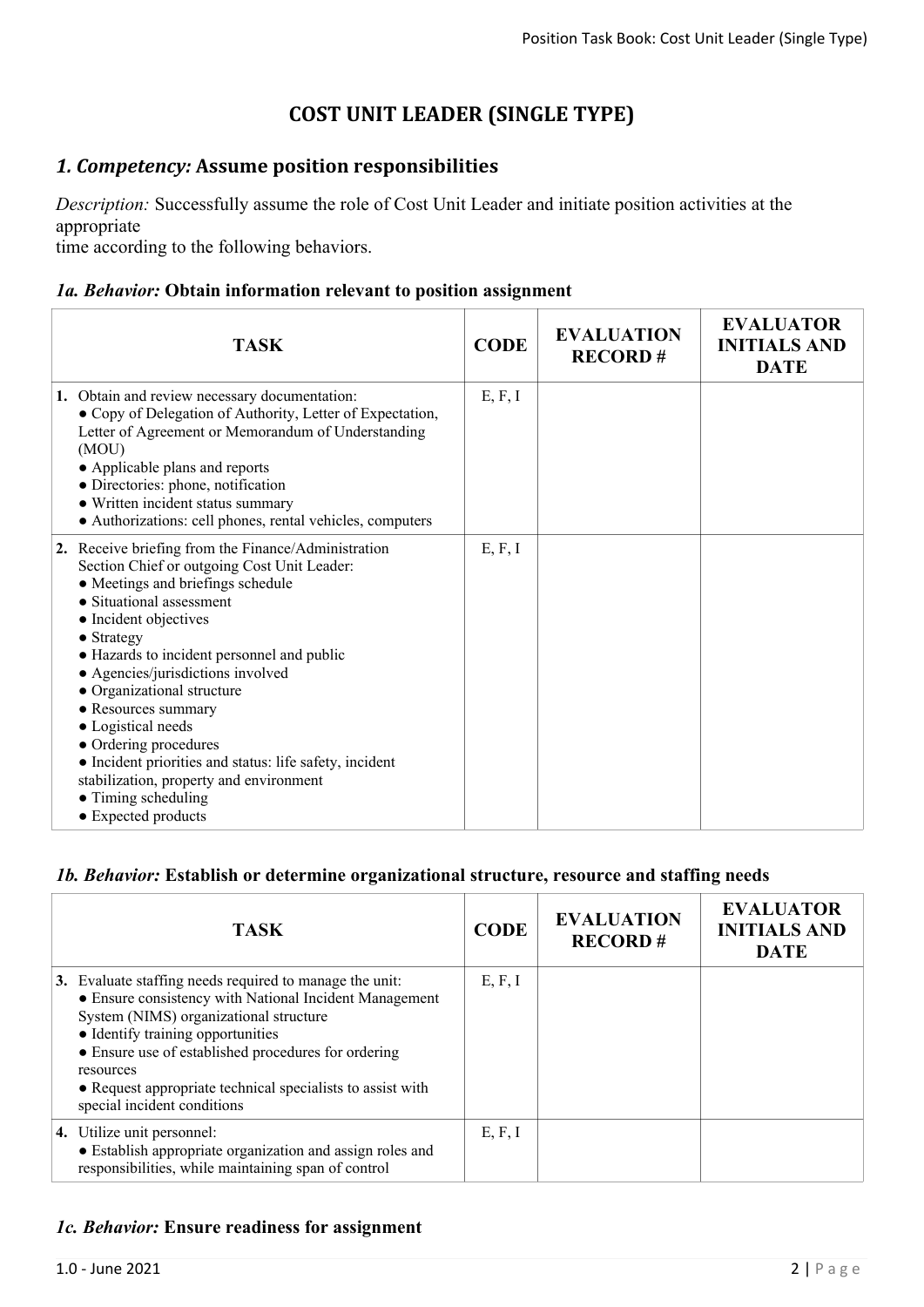| <b>TASK</b>                                                                                                                                                                                                                                                                                                                                                                                                                                                                                                                                                                                                               | <b>CODE</b> | <b>EVALUATION</b><br><b>RECORD#</b> | <b>EVALUATOR</b><br><b>INITIALS AND</b><br><b>DATE</b> |
|---------------------------------------------------------------------------------------------------------------------------------------------------------------------------------------------------------------------------------------------------------------------------------------------------------------------------------------------------------------------------------------------------------------------------------------------------------------------------------------------------------------------------------------------------------------------------------------------------------------------------|-------------|-------------------------------------|--------------------------------------------------------|
| 5. Arrive properly equipped at designated time and location<br>and check in according to agency/organization<br>guidelines<br>• Arrive with go-kit and any additional equipment<br>• Carry out check-in procedures and ensure assigned<br>personnel do the same                                                                                                                                                                                                                                                                                                                                                           | E, F, I     |                                     |                                                        |
| 6. Obtain complete incident and logistical information:<br>• Incident name, number, anticipated duration, size, type,<br>responsibilities and expectations<br>• Reporting time and location<br>• Transportation arrangements and travel routes<br>• Contact procedures during travel (telephone/radio)<br>• Expected working conditions<br>• Personal Protective Equipment (PPE)<br>• Security measures<br>• Updated contact information and information links                                                                                                                                                            | E, F, I     |                                     |                                                        |
| 7. Obtain, assemble and prepare information and materials<br>for go-kit. The kit should contain critical items for the<br>assignment and be easily transportable<br>• Supplies:<br>o Office supplies appropriate to the function<br>○ Authority Having Jurisdiction (AHJ) identification<br>badge and qualification card<br>• Reference materials:<br>o Functional guidelines relative to incident type (agency<br>guidance or other functional guidelines)<br>o AHJ operations guides or other operational guides<br>$\circ$ Position manuals<br>$\bullet$ Forms:<br>○ Agency-specific forms appropriate to the function | E, F, I     |                                     |                                                        |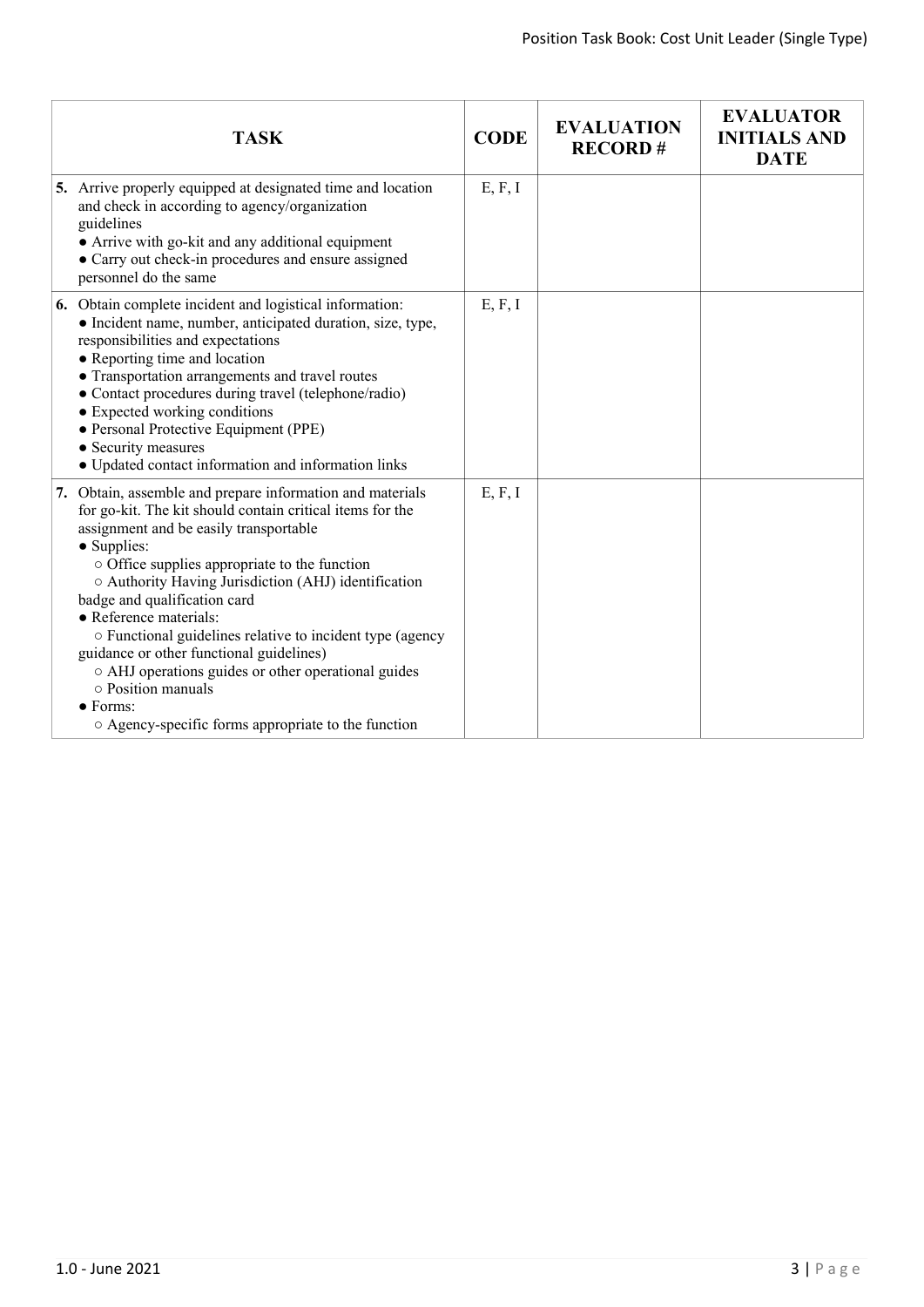# *2. Competency:* **Communicate effectively**

*Description:* Use suitable communication techniques to share relevant information with appropriate personnel on a timely basis to accomplish objectives in a potentially rapidly changing environment.

|  |  |  |  |  | 2a. Behavior: Ensure the exchange of relevant information during briefings |  |  |
|--|--|--|--|--|----------------------------------------------------------------------------|--|--|
|--|--|--|--|--|----------------------------------------------------------------------------|--|--|

| <b>TASK</b>                                                                                                                                                                                                | <b>CODE</b> | <b>EVALUATION</b><br><b>RECORD#</b> | <b>EVALUATOR</b><br><b>INITIALS AND</b><br><b>DATE</b> |
|------------------------------------------------------------------------------------------------------------------------------------------------------------------------------------------------------------|-------------|-------------------------------------|--------------------------------------------------------|
| 8. Lead staff briefings and debriefings.                                                                                                                                                                   | E, F, I     |                                     |                                                        |
| 9. Prepare for and participate in briefings:<br>• Ensure briefings are accurate, timely and include<br>appropriate personnel<br>• Brief external support organizations<br>• Share and evaluate information | E, F, I     |                                     |                                                        |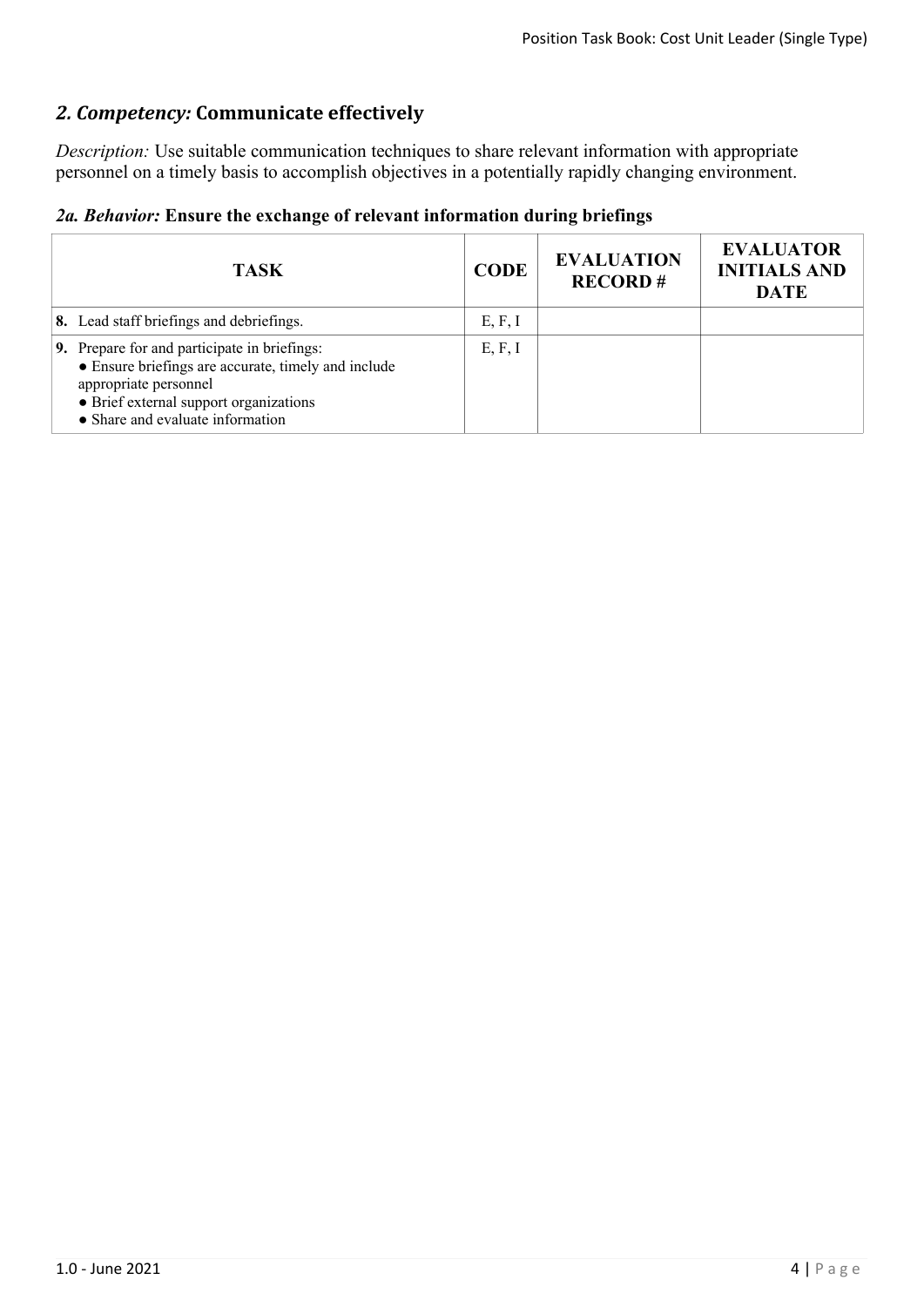# *3. Competency:* **Lead assigned personnel**

*Description:* Influence, lead and direct assigned personnel to accomplish objectives and desired outcomes in a potentially rapidly changing environment.

| <b>TASK</b>                                                                                                                                                                                                                                                                                           | <b>CODE</b>         | <b>EVALUATION</b><br><b>RECORD#</b> | <b>EVALUATOR</b><br><b>INITIALS AND</b><br><b>DATE</b> |
|-------------------------------------------------------------------------------------------------------------------------------------------------------------------------------------------------------------------------------------------------------------------------------------------------------|---------------------|-------------------------------------|--------------------------------------------------------|
| 10. Create a positive work environment:<br>• Communicate leader's intent and guidance<br>• Manage unit and its activities effectively<br>• Proactively assume responsibility for the unit and initiate<br>action                                                                                      | E, F, I             |                                     |                                                        |
| 11. Establish and maintain positive interpersonal and<br>interagency working relationships:<br>· Understand scope, roles, responsibilities, jurisdiction and<br>authority of responding agencies                                                                                                      | E, F, I             |                                     |                                                        |
| 12. Exhibit principles of duty, respect and integrity as a leader.                                                                                                                                                                                                                                    | C, E, F, I,<br>J, T |                                     |                                                        |
| 13. Understand and comply with NIMS/Incident Command<br>System (ICS) concepts and principles:<br>• Establish and modify an effective organization based on<br>changing incident and resource conditions<br>• Maintain appropriate span of control<br>• Act as a representative of incident leadership | E, F, I             |                                     |                                                        |

#### *3b. Behavior:* **Communicate incident priorities and supervise personnel**

| <b>TASK</b>                                                                                                                                                                                                                                                                                                                                                                                                 | <b>CODE</b> | <b>EVALUATION</b><br><b>RECORD#</b> | <b>EVALUATOR</b><br><b>INITIALS AND</b><br><b>DATE</b> |
|-------------------------------------------------------------------------------------------------------------------------------------------------------------------------------------------------------------------------------------------------------------------------------------------------------------------------------------------------------------------------------------------------------------|-------------|-------------------------------------|--------------------------------------------------------|
| 14. Communicate with assigned personnel:<br>• Communicate priorities, objectives, strategies and any<br>changes<br>• Inform personnel of their assigned tasks and expectations<br>• Clearly explain conflict resolution procedures and ensure<br>that personnel understand<br>• Ensure that assigned objectives and expectations for the<br>operational period are reasonable and accurate                  | E, F, I     |                                     |                                                        |
| 15. Ensure debriefings occur and participate as necessary:<br>• Ensure incident situation status information is current and<br>complete                                                                                                                                                                                                                                                                     | E, F, I     |                                     |                                                        |
| <b>16.</b> Ensure that staff follows all applicable agency/jurisdiction<br>policies, contracts, standard operating procedures and<br>agreements:<br>• Federal, state, local, tribal, territorial and regional<br>relationships, as appropriate<br>• Roles and responsibilities of potential responder agencies<br>• Scope, jurisdiction and authority of potential responder<br>agencies' contingency plans | E, F, I     |                                     |                                                        |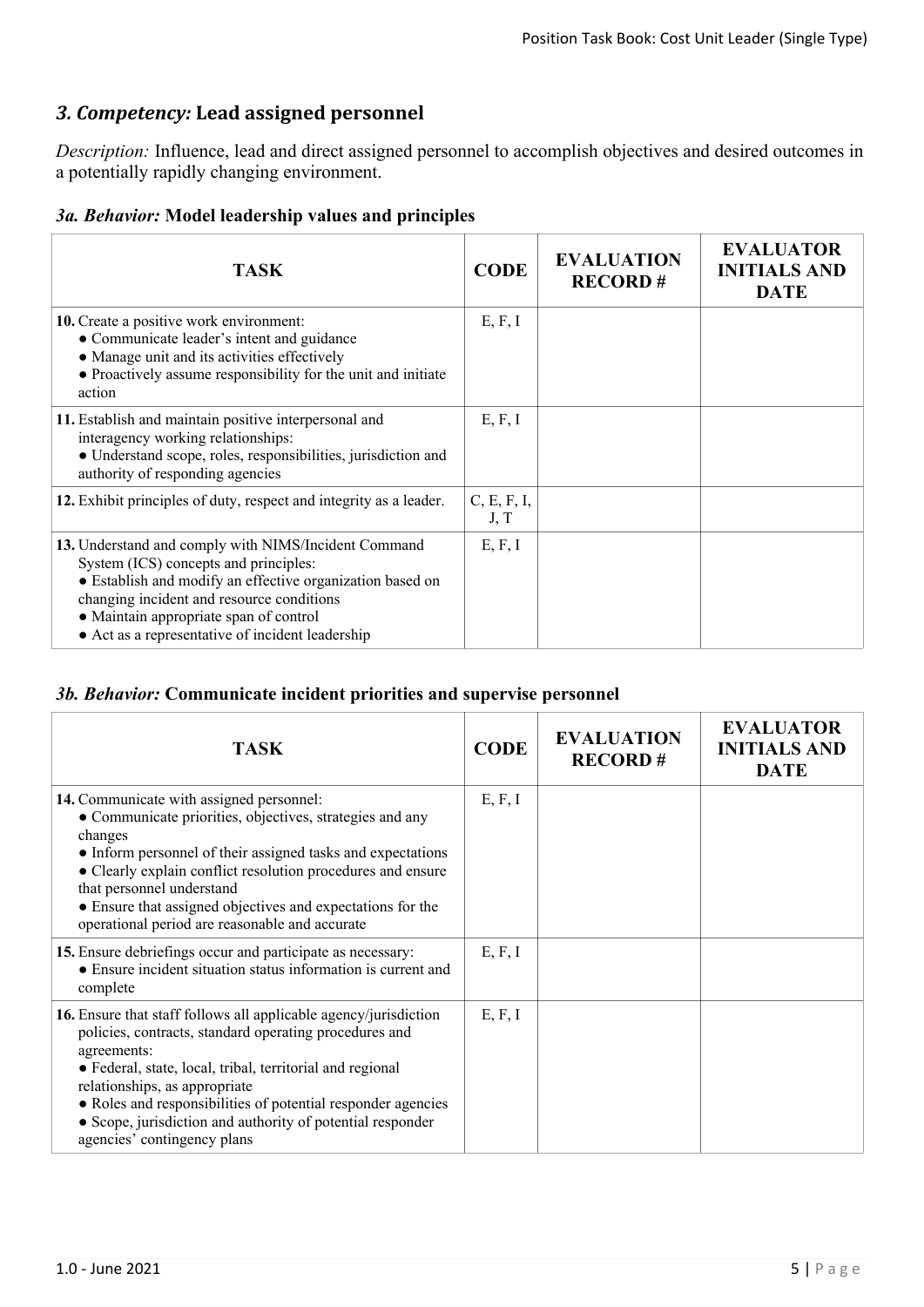## *3c. Behavior:* **Ensure the health, safety, welfare and accountability of assigned personnel**

| <b>TASK</b>                                                                                                                                                                                                                                                                                                                                                                                                                                                                                                                                                                                                                                                                                                                                              | <b>CODE</b> | <b>EVALUATION</b><br><b>RECORD#</b> | <b>EVALUATOR</b><br><b>INITIALS AND</b><br><b>DATE</b> |
|----------------------------------------------------------------------------------------------------------------------------------------------------------------------------------------------------------------------------------------------------------------------------------------------------------------------------------------------------------------------------------------------------------------------------------------------------------------------------------------------------------------------------------------------------------------------------------------------------------------------------------------------------------------------------------------------------------------------------------------------------------|-------------|-------------------------------------|--------------------------------------------------------|
| 18. Demonstrate knowledge of and comply with relevant health<br>and safety requirements:<br>• Direct and oversee unit operations to ensure compliance<br>with health and safety considerations and guidelines<br>• Coordinate with the Safety Officer to ensure that assigned<br>personnel follow safety guidelines                                                                                                                                                                                                                                                                                                                                                                                                                                      | E, F, I     |                                     |                                                        |
| 19. Evaluate mental and physical fatigue of assigned personnel:<br>• Ensure adequate rest is provided to section personnel                                                                                                                                                                                                                                                                                                                                                                                                                                                                                                                                                                                                                               | E, F, I     |                                     |                                                        |
| 20. Recognize potentially hazardous situations, inform assigned<br>personnel of hazards and take precautions to mitigate risk:<br>• Adjust operations in response to hazards, weather and<br>other relevant events                                                                                                                                                                                                                                                                                                                                                                                                                                                                                                                                       | E, F, I     |                                     |                                                        |
| 21. Report or explain the procedures for reporting unexpected<br>occurrences, such as fire, death, injury, illness, exposure to<br>pathogens or hazardous materials (HAZMAT), accident,<br>political contact or property loss or damage:<br>• Ensure report contains nature of event, location,<br>magnitude, personnel involved and initial action taken (such<br>as helicopter picking up injured or an appropriate subsequent<br>action)<br>• Ensure the protection of Personally Identifiable<br>Information (PII) while reporting<br>· Obtain information from the following sources regarding<br>special hazards, threats or unexpected occurrences:<br>subordinates, personal observation, other incident personnel<br>and off-incident personnel | E, F, I     |                                     |                                                        |

### *3d. Behavior:* **Identify opportunities and meet requirements to provide equal access and reasonable accommodation in all activities**

| <b>TASK</b>                                                                                                                           | <b>CODE</b> | <b>EVALUATION</b><br><b>RECORD#</b> | <b>EVALUATOR</b><br><b>INITIALS AND</b><br><b>DATE</b> |
|---------------------------------------------------------------------------------------------------------------------------------------|-------------|-------------------------------------|--------------------------------------------------------|
| 22. Demonstrate the ability to assess and monitor for physical<br>access, programmatic access and effective communications<br>access. | E, F, I, J  |                                     |                                                        |
| 23. Demonstrate the ability to identify opportunities for<br>universal accessibility.                                                 | E, F, I, J  |                                     |                                                        |
| 24. Provide equal access, disability accommodations and access<br>and functional needs (AFN) accommodations.                          | E, F, I, J  |                                     |                                                        |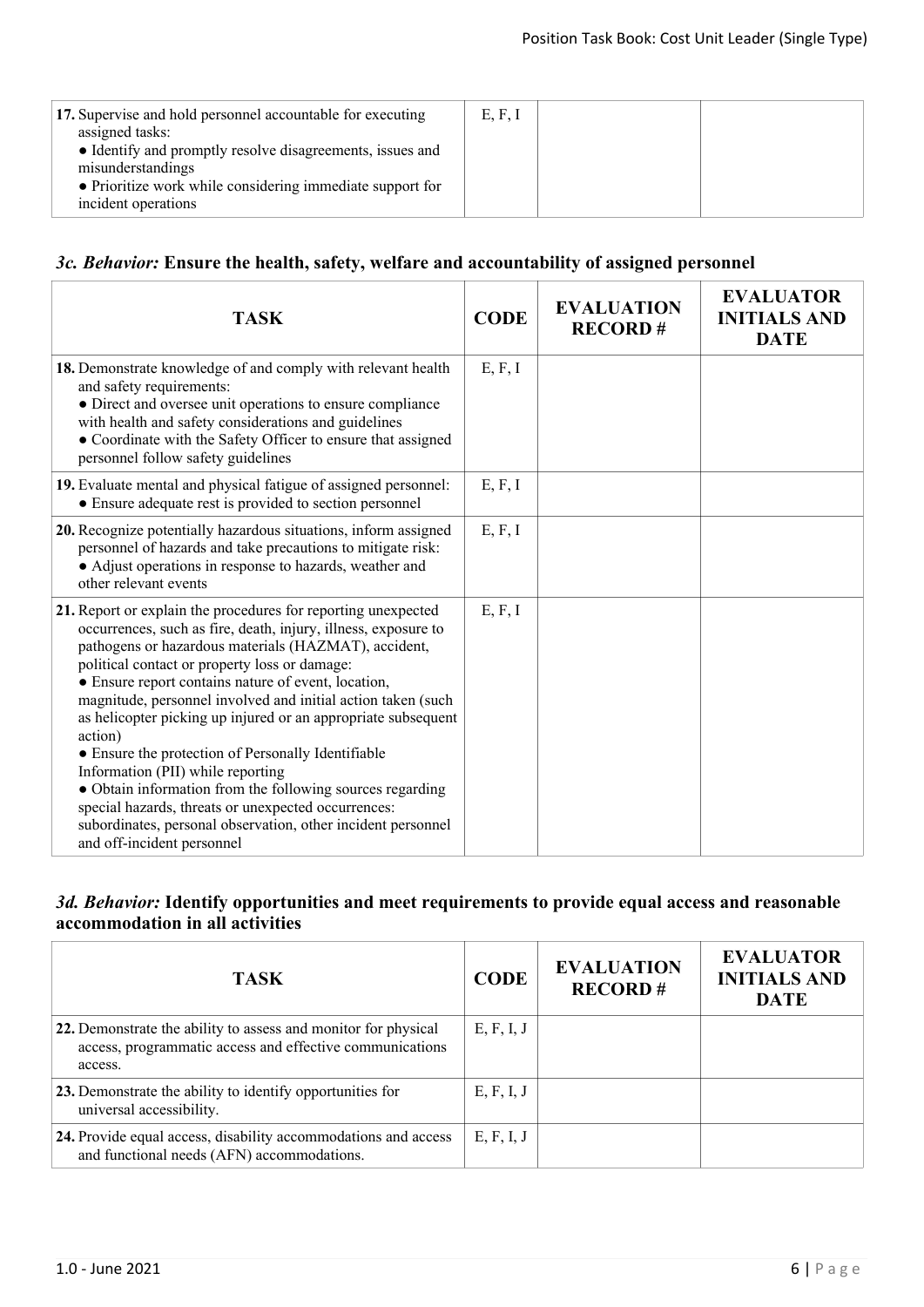# *4. Competency:* **Conduct operations and ensure completion of assigned tasks**

*Description:* Identify, analyze and apply relevant situational information and evaluate actions to complete assignments safely and meet identified objectives. Complete actions within established time frame.

|  | 4a. Behavior: Set the unit priorities |  |  |  |  |
|--|---------------------------------------|--|--|--|--|
|--|---------------------------------------|--|--|--|--|

| <b>TASK</b>                                                                                                                                                                                                                               | <b>CODE</b> | <b>EVALUATION</b><br><b>RECORD#</b> | <b>EVALUATOR</b><br><b>INITIALS AND</b><br><b>DATE</b> |
|-------------------------------------------------------------------------------------------------------------------------------------------------------------------------------------------------------------------------------------------|-------------|-------------------------------------|--------------------------------------------------------|
| 25. Analyze work assignments and staffing levels to ensure<br>achievement of unit objectives.                                                                                                                                             | E, F, I     |                                     |                                                        |
| 26. Attend and participate in strategy meetings as necessary:<br>• Assess organizational needs<br>• Identify additional resource needs<br>• Identify critical factors to ensure unit success<br>• Prioritize incident and unit objectives | E, F, I     |                                     |                                                        |
| 27. Disseminate priorities and expected completion timelines to<br>staff.                                                                                                                                                                 | E, F, I     |                                     |                                                        |
| 28. Hold staff accountable for communicated priorities and<br>deadlines.                                                                                                                                                                  | E, F, I     |                                     |                                                        |

#### *4b. Behavior:* **Develop and implement plans**

| <b>TASK</b>                                                                                                                                                                                                                                                                                                                                                                                                  | <b>CODE</b> | <b>EVALUATION</b><br><b>RECORD#</b> | <b>EVALUATOR</b><br><b>INITIALS AND</b><br><b>DATE</b> |
|--------------------------------------------------------------------------------------------------------------------------------------------------------------------------------------------------------------------------------------------------------------------------------------------------------------------------------------------------------------------------------------------------------------|-------------|-------------------------------------|--------------------------------------------------------|
| 29. Approve completed plans:<br>• Ensure plans are complete, accurate, realistically attainable<br>and relevant to the incident objectives                                                                                                                                                                                                                                                                   | E, F, I     |                                     |                                                        |
| 30. Participate in the planning process:<br>• Prepare for and participate in planning meetings<br>• Assist in the development of plans, as necessary:<br>$\circ$ Long-range<br>$\circ$ Strategic<br>$\circ$ Contingency<br>o Demobilization<br>○ Continuity of Operations Plan (COOP)                                                                                                                        | E, F, I     |                                     |                                                        |
| 31. Review, validate and modify plans:<br>• Analyze alternate strategies and explain decisions<br>• Validate or revise unit objectives<br>• Review information covering health and safety principles,<br>known hazards and importance of all periods<br>· Validate unit organizational structure<br>• Validate unit resource assignments<br>• Review reserve resources<br>• Evaluate immediate support needs | E, F, I     |                                     |                                                        |

#### *4c. Behavior:* **Coordinate with all appropriate personnel and stakeholders**

| <b>TASK</b> | <b>CODE</b> | <b>EVALUATION</b><br><b>RECORD#</b> | <b>EVALUATOR</b><br><b>INITIALS AND</b><br><b>DATE</b> |
|-------------|-------------|-------------------------------------|--------------------------------------------------------|
|             |             |                                     |                                                        |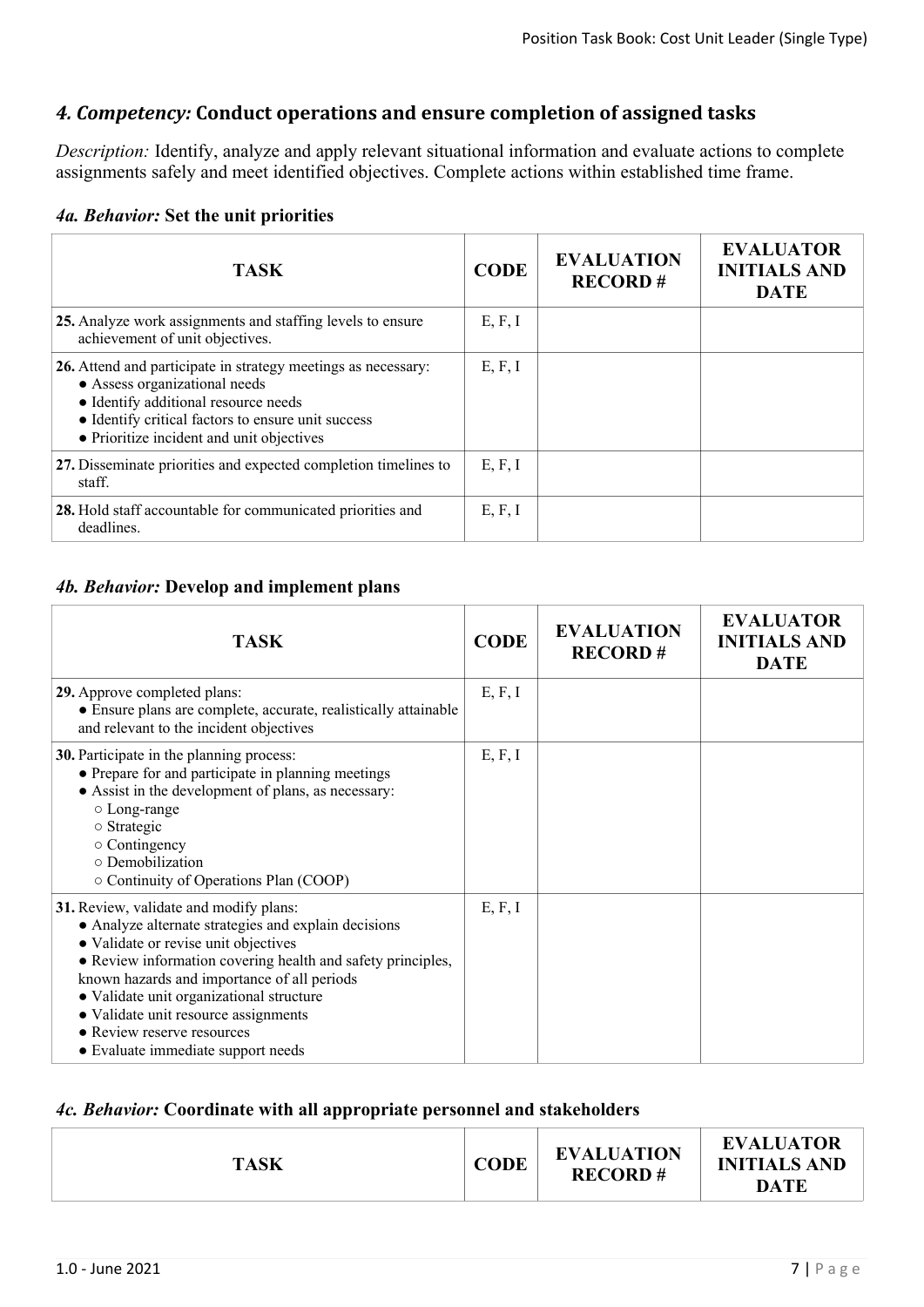| <b>32.</b> Coordinate with the Finance/Administration Section Chief:<br>• Determine reporting timelines<br>• Determine required standard and special reports<br>• Determine report format | E, F, I |  |
|-------------------------------------------------------------------------------------------------------------------------------------------------------------------------------------------|---------|--|
| 33. Establish effective relationships and coordinate with incident<br>personnel:<br>$\bullet$ IMT personnel<br>• Other supporting personnel                                               | E, F, I |  |
| 34. Establish effective relationships with stakeholders and<br>partners in the impacted jurisdiction(s).                                                                                  | E, F, I |  |
| 35. Verify incident resources with Logistics Section.                                                                                                                                     | E, F, I |  |

# *4d. Behavior:* **Apply agency policy, contracts and agreements**

| <b>TASK</b>                                                                                                                                                                                                                                              | <b>CODE</b> | <b>EVALUATION</b><br><b>RECORD#</b> | <b>EVALUATOR</b><br><b>INITIALS AND</b><br><b>DATE</b> |
|----------------------------------------------------------------------------------------------------------------------------------------------------------------------------------------------------------------------------------------------------------|-------------|-------------------------------------|--------------------------------------------------------|
| 36. Complete all work according to organization/agency<br>direction, policy and incident objectives:<br>• Ensure that personnel complete all documentation<br>requirements according to organization/agency direction,<br>policy and incident objectives | E, F, I     |                                     |                                                        |
| 37. Demonstrate knowledge of and apply relevant legal,<br>regulatory and fiscal constraints.                                                                                                                                                             | E, F, I     |                                     |                                                        |

# *4e. Behavior:* **Ensure documentation is complete**

| <b>TASK</b>                                                                                                                                                                                                                                                            | <b>CODE</b> | <b>EVALUATION</b><br><b>RECORD#</b> | <b>EVALUATOR</b><br><b>INITIALS AND</b><br><b>DATE</b> |
|------------------------------------------------------------------------------------------------------------------------------------------------------------------------------------------------------------------------------------------------------------------------|-------------|-------------------------------------|--------------------------------------------------------|
| 38. Ensure that hard copies and electronic copies of cost<br>policies, procedures and reference materials are accessible.                                                                                                                                              | E, F, I     |                                     |                                                        |
| 39. Ensure the protection of PII.                                                                                                                                                                                                                                      | E, F, I     |                                     |                                                        |
| 40. Maintain and collect personal records related to incident:<br>$\bullet$ Time sheets<br>• Rental records<br>• Accident forms<br>• Property records<br>○ Equipment time records<br>$\bullet$ Receipts                                                                | E, F, I     |                                     |                                                        |
| 41. Maintain and submit incident records for events, personnel,<br>equipment, supplies and other data for incident management<br>needs:<br>• Property loss/damage reports<br>• Agency-required incident reports<br>• Activity log<br>• Changes in strategy and tactics | E, F, I     |                                     |                                                        |
| 42. Review documents for accuracy, timeliness and appropriate<br>distribution.                                                                                                                                                                                         | E, F, I     |                                     |                                                        |

# *4f. Behavior:* **Obtain, record and analyze relevant Cost data**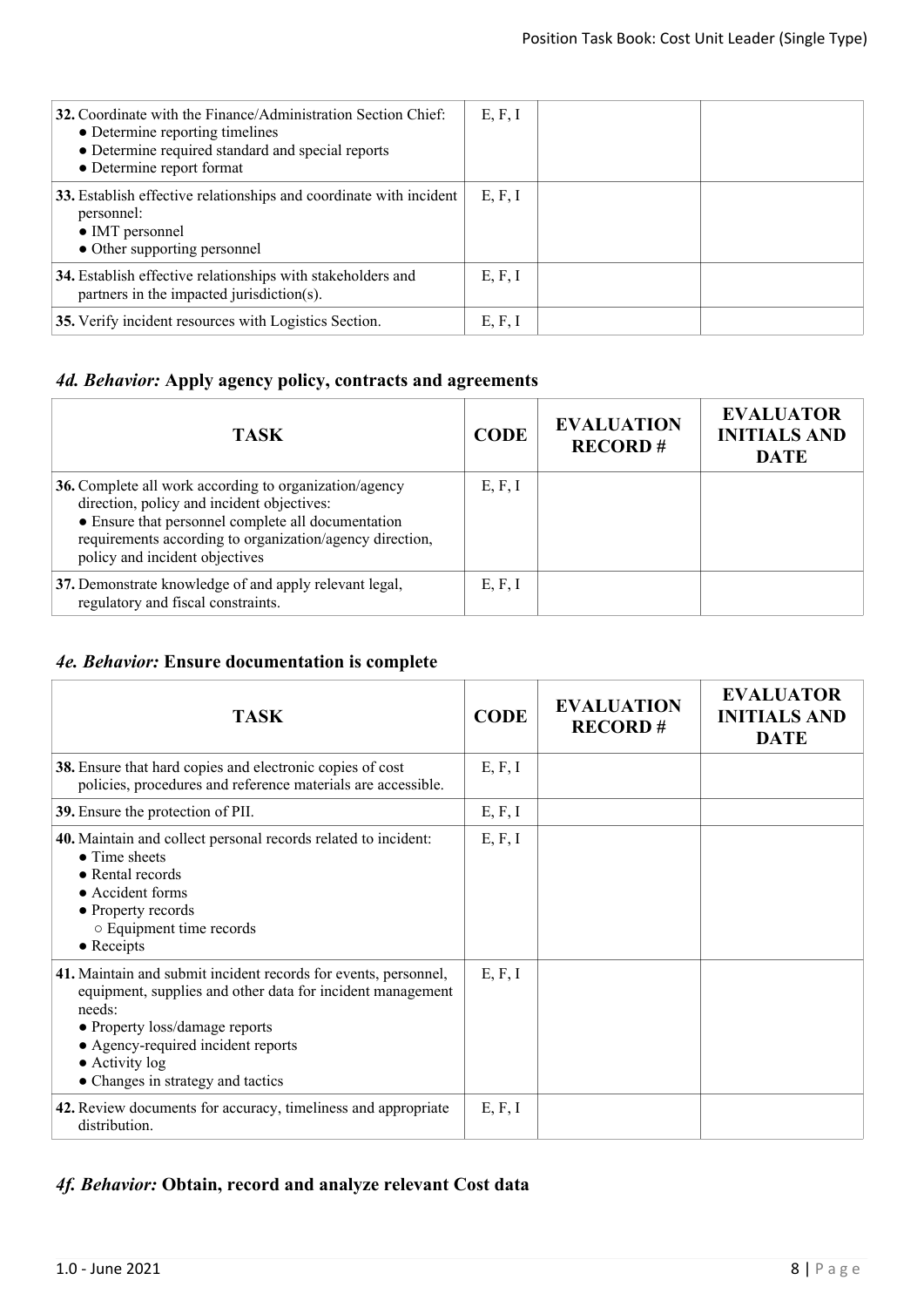| <b>TASK</b>                                                                                                                                                                                                                                                                                                                       | <b>CODE</b> | <b>EVALUATION</b><br><b>RECORD#</b> | <b>EVALUATOR</b><br><b>INITIALS AND</b><br><b>DATE</b> |
|-----------------------------------------------------------------------------------------------------------------------------------------------------------------------------------------------------------------------------------------------------------------------------------------------------------------------------------|-------------|-------------------------------------|--------------------------------------------------------|
| 43. Assist in the development of relevant cost-sharing<br>agreements:<br>• Determine costs to track                                                                                                                                                                                                                               | E, F, I     |                                     |                                                        |
| 44. Evaluate and analyze information regarding incident costs.                                                                                                                                                                                                                                                                    | E, F, I     |                                     |                                                        |
| 45. Identify all equipment and personnel requiring payment in<br>cost reports.                                                                                                                                                                                                                                                    | E, F, I     |                                     |                                                        |
| 46. Make recommendations on cost savings to<br>Finance/Administration Section Chief in coordination with<br>other appropriate sections.                                                                                                                                                                                           | E, F, I     |                                     |                                                        |
| 47. Obtain and record all cost data:<br>• Agency equipment costs<br>• Contract or mutual aid equipment costs<br>• Contract or mutual aid personnel costs<br>• Damage to facilities, infrastructure, equipment or vehicles<br>• Supplies<br>$\bullet$ Food<br>• Facility rentals                                                   | E, F, I     |                                     |                                                        |
| 48. Provide programmatic and operational technical assistance to<br>internal and external stakeholders:<br>• Burn rates of resources, in coordination with the Logistics<br>Section<br>• Effective and efficient processes for obtaining cost data<br>• Cost savings recommendations<br>• Recommendations for recording cost data | E, F, I     |                                     |                                                        |

## *4g. Behavior:* **Account for incident costs**

| <b>TASK</b>                                                                                                                                                                                                                                                                   | <b>CODE</b> | <b>EVALUATION</b><br><b>RECORD#</b> | <b>EVALUATOR</b><br><b>INITIALS AND</b><br><b>DATE</b> |
|-------------------------------------------------------------------------------------------------------------------------------------------------------------------------------------------------------------------------------------------------------------------------------|-------------|-------------------------------------|--------------------------------------------------------|
| 49. Capture equipment information:<br>• Rented equipment cost and location<br>• Equipment damaged or destroyed: by inventory number,<br>location and costs to repair or replace<br>• Equipment hours, rates and locations                                                     | E, F, I     |                                     |                                                        |
| 50. Capture insurance settlements and other credits, such as<br>salvage credits and rebates, by incident.                                                                                                                                                                     | E, F, I     |                                     |                                                        |
| <b>51.</b> Capture labor hours, rates, work locations and description of<br>work performed.                                                                                                                                                                                   | E, F, I     |                                     |                                                        |
| 52. Capture relevant service-related information:<br>• Contracted construction services and costs by site<br>• Technical consultant service costs and specific purposes of<br>work performed<br>• Vendor services or materials acquired under purchase<br>orders or contracts | E, F, I     |                                     |                                                        |
| 53. Designate a person to coordinate records management.                                                                                                                                                                                                                      | E, F, I     |                                     |                                                        |
| 54. Document and describe nonproductive labor costs:<br>• Sick leave<br>• Vacation time                                                                                                                                                                                       | E, F, I     |                                     |                                                        |
| 55. Perform specific accounting using identified systems as the<br>Finance/Administration Section Chief or AHJ requests.                                                                                                                                                      | E, F, I     |                                     |                                                        |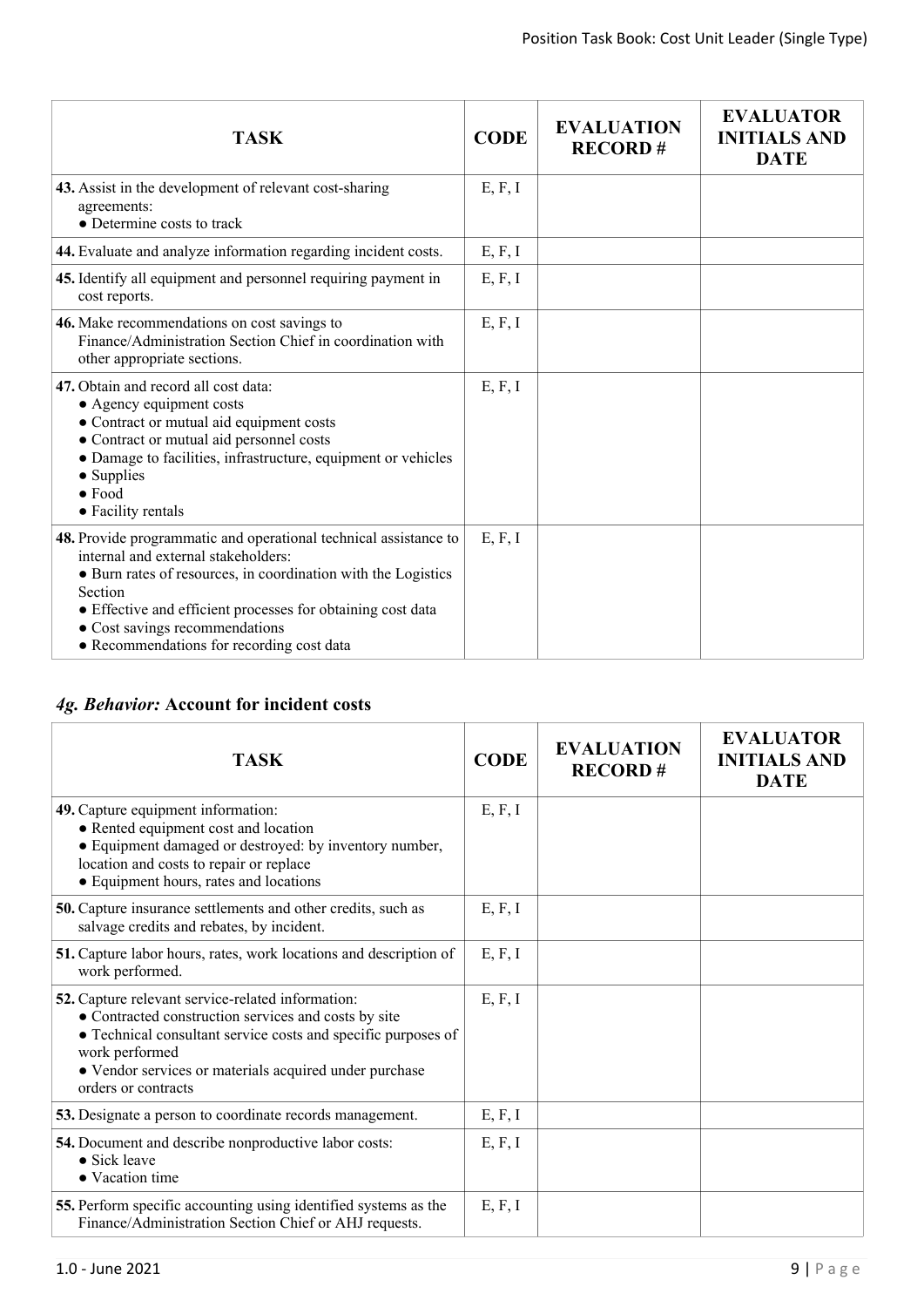| <b>56.</b> Prepare resources using cost estimates and share with<br>appropriate sections. | E, F, I |  |
|-------------------------------------------------------------------------------------------|---------|--|
| 57. Separate disaster-related expenses from regular expenses.                             | E, F, I |  |
| <b>58.</b> Track costs in accordance with appropriate cost-sharing<br>agreements.         | E, F, I |  |

## *4h. Behavior:* **Document incident costs**

| <b>TASK</b>                                                                                                                                                                                         | <b>CODE</b> | <b>EVALUATION</b><br><b>RECORD#</b> | <b>EVALUATOR</b><br><b>INITIALS AND</b><br><b>DATE</b> |
|-----------------------------------------------------------------------------------------------------------------------------------------------------------------------------------------------------|-------------|-------------------------------------|--------------------------------------------------------|
| 59. Document authorizations that a department head, legislative<br>authority or executive authority grant to perform work.                                                                          | E, F, I     |                                     |                                                        |
| 60. File appropriate documentation:<br>• Correspondence with grantees<br>• Copies of law enforcement, fire and medical dispatch logs<br>• Final inspection reports                                  | E, F, I     |                                     |                                                        |
| 61. List damaged and destroyed equipment:<br>• Prepare detailed description of the damage and necessary<br>repairs                                                                                  | E, F, I     |                                     |                                                        |
| 62. Log vendor purchase orders, invoices and payments and<br>keep copies.                                                                                                                           | E, F, I     |                                     |                                                        |
| 63. Photograph pertinent sites before work begins, during<br>incident response and after work completion.                                                                                           | E, F, I     |                                     |                                                        |
| 64. Prepare and maintain equipment usage records.                                                                                                                                                   | E, F, I     |                                     |                                                        |
| 65. Prepare incident cost summaries by operational period, as the<br>Finance/Administration Section Chief directs.                                                                                  | E, F, I     |                                     |                                                        |
| 66. Prepare labor summaries backed up by detailed labor runs<br>and time sheets.                                                                                                                    | E, F, I     |                                     |                                                        |
| 67. Record contracts, invoices and payments for each contractor:<br>• Prepare explanation of contract execution and the<br>procurement method<br>• Prepare explanation if price was not competitive | E, F, I     |                                     |                                                        |